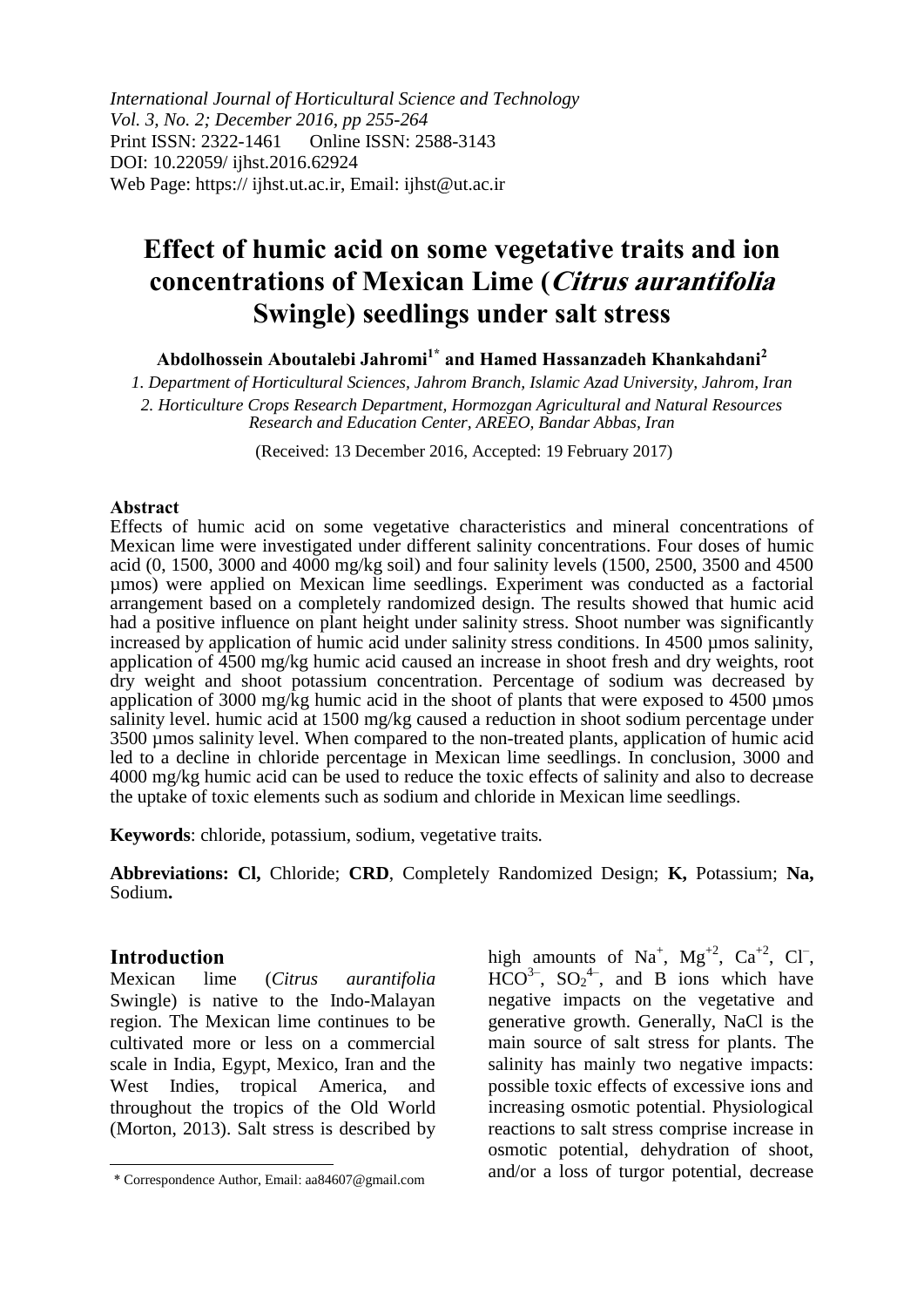in growth rate (Mahmoudi and Aryaee, 2015). In many studies, organic acids were reported to improve the physiological traits (Ahmad *et al*., 2010).

In brief, high salt concentrations in the soil reduce the physiological activities of plants and negatively affect plant growth and development (Khaled and Fawy, 2011). Humic acid basically improves soil conditions for growth and quality of the crop. Many studies have indicated the practical importance of humic acid in agriculture. For example, Nardi *et al*. (2002), Buyukkeskin and Akinci (2011), Celik *et al*. (2011), Tahir *et al*. (2011) have described beneficial effects of humic substances on plant growth, mineral nutrition, seed germination, seedling growth, root initiation, root growth, shoot development and macro-and microelements uptake.

Masciandaro *et al*. (2002) have indicated that humic substances might counteract with abiotic stress conditions such as unfavorable temperatures, pH, and salinity which promote uptake of nutrients and reduce uptake of some toxic elements. Mahmoudi and Barzegar-zoghalchali (2015) reported that humic acid can decrease negative soil properties and can improve physiological properties of Thomson navel cultivar of sweet orange. They suggested that humic acid can be used to decrease the negative effect of lime on plant growth and development.

Humic acids can significantly reduce water evaporation and increase its use by plants in dry and sandy soils. Furthermore, they increase the water holding capacity of soil. Humic acids can help to recover plant chlorosis, increase permeability of plant membranes and promote plant enzyme systems. They accelerate cell division, induce root development, and decrease negative effects of stresses on plants. Under the influence of humic acids, plants grow stronger and strengthen plant resistance against diseases. Humic acids reduce soil erosion by increasing the cohesive forces of the very fine soil particles. They improve physical properties of soil by increasing the exchange capacity and buffering qualities as a result improve soil structure. Humic acids promote the chelation of many elements and making them available to plants. Through improvement of soil properties, humic substances can improve nutrient uptake and plant growth (Khaled and Fawy 2011).

Azeem *et al*. (2014) studied phenology, growth and productivity of maize following treating them with humic acid and nitrogen and they found that using three kg humic acid and 160 kg nitrogen per hectare can result in positive responses of growth, phenology and productivity in maize plants. Abbas *et al*. (2013) reported that humic acid is emerging as the most prominent biofertilizers in enhancing morphophysiological and biochemical aspects of plant growth. Split application of humic acid at three different growth phases of Kinnow mandarin induced reproductive vigor and physio-biochemical attributes, as a result it was useful to obtain high yields. Therefore, in the present study potential of humic acid to improve vegetative growth and distribution of some mineral elements in Mexican lime seedlings was investigated when plants exposed to different levels of salinity stress.

# **Material and Methods**

To evaluate the influence of humic acid on reducing negative effects of salinity stress different concentrations of humic acid were used in the culture medium of Mexican lime (*Citrus aurantifolia* Swingle) seedlings. Ten kg plastic pots containing loamy soil were used for culturing the plants. Big gravels were used at the bottom of the pots. One-year-old Mexican lime seedlings were cultured in the pots and non-saline water (S1) was used for irrigation of the plants in all pots until the establishment of the seedlings. After establishment of Mexican lime seedlings, they were irrigated by saline solutions. The experiment was conducted as a factorial arrangement based on a complete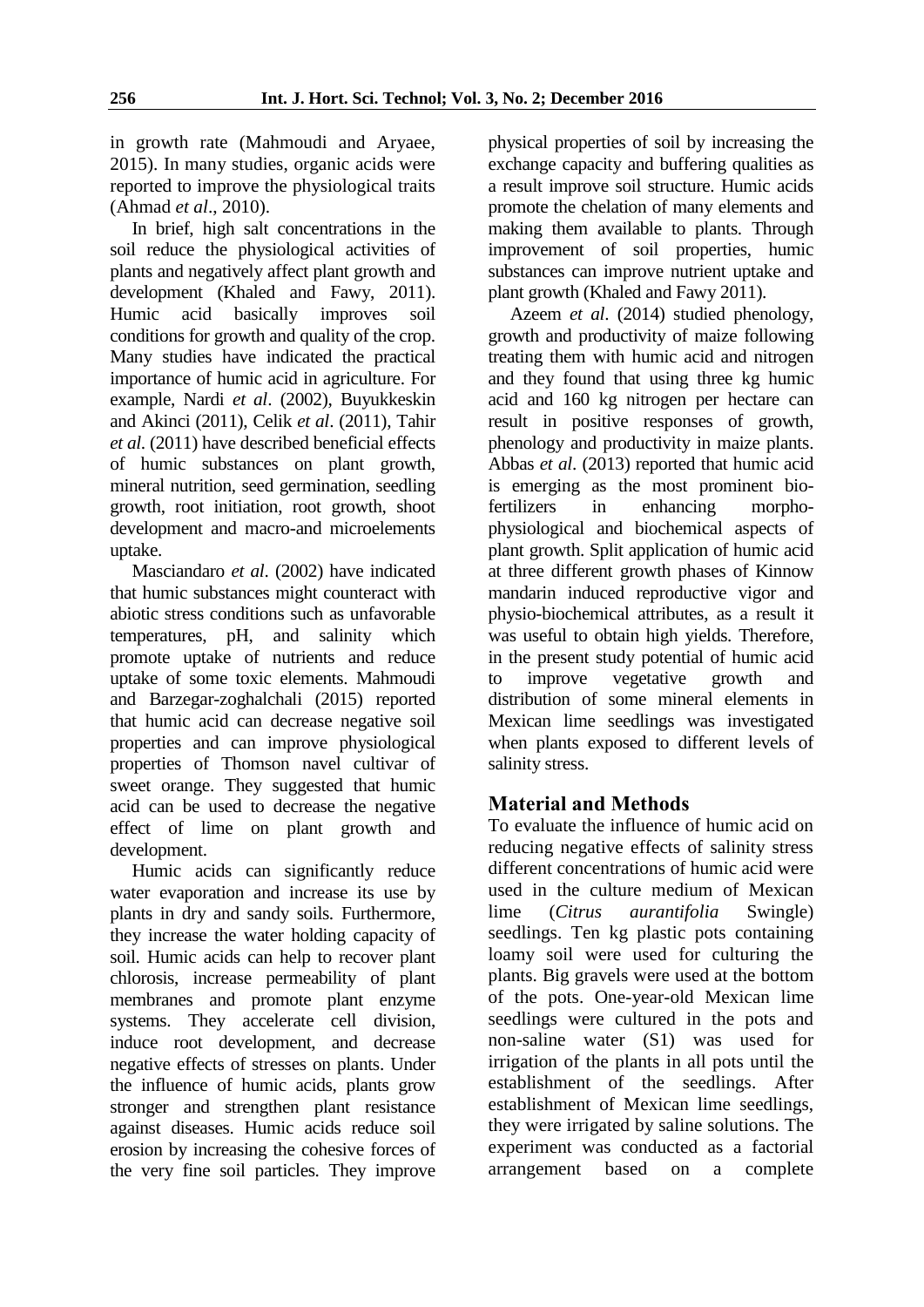randomized design (CRD) with four replications. The first factor was salinity with four levels including: S1) non-saline water with EC=1500 µmos, S2) tap water with  $EC = 2500 \mu \text{mos}$ , S3) saline water with EC=3500 and S4) saline water with EC=4500 µmos. Salinity was imposed to the plant using different concentrations of NaCl. The second factor was different concentrations of humic acid with four levels (0, 1500, 3000 and 4500 mg/kg soil). To prevent salt accumulation in the root medium, plants were irrigated by nonsaline water each two weeks. In 15, 30 and 45 days after beginning of the experiment, liquid humic acid was applied to the pots. Before applying the treatments and in the end of the experiment (three months), vegetative parameters such as plant height, crown diameter and number of lateral shoots were measured. At the end of the experiment other parameters such as shoot and root fresh and dry weights and concentration of Na, Cl and K were also measured in the plant shoots. Potassium and sodium concentrations were determined by flame emission (Horneck and Hanson 1998) (Ependorf Elex6361). Chloride concentration was measured using a chloride meter (Jenway, Pclms). The obtained data were analyzed by SAS (version 9.1) software and the means were compared using LSD (*P*<0.05). Correlation coefficients between parameters were estimated using Pearson's method by SPSS (version 16) software.

# **Results and Discussion**

Significant (*P*<0.01) interactions were observed between salinity and humic acid factors for the all evaluated parameters except for root fresh weight. Salinity had significant influence on root fresh weight, no significant influence of humic acid had on root fresh weight was observed.

# **Plant height**

Plant height was increased by increasing humic acid concentration from 0 to 3000 mg/kg in non-saline condition ( $EC = 1500$ ) µmos). The highest percentage of increase in plant height was observed in plants treated with 1500 mg/kg humic acid under 2500 µmos salinity. Inducing effects of humic acid on plant height was more emphasized under 3500 µmos salinity (Table 1). The highest increase in plant height (9.5%) was observed in plants that simultaneously exposed to 2500 umos salinity and treated with 1500 mg/kg humic acid, while the lowest plant height was observed in plants exposed to 4500 µmos salinity and treated with 3000 mg/kg humic acid (without change). Application of 3000 and 4500 mg/kg humic acid had a positive effect on plant height under 3500 umos salinity, but no effect of humic acid on plant height was observed following increasing salinity level. Significant increase in plant height was observed following application of 3000 and 4500 mg/kg humic acid under non-saline condition (Table 1).

**Table 1. Increasing percentage (%) in height of Mexican lime seedling treated with different levels of humic acid and salinity**

| Salinity (µmos)<br>Humic acid (mg/kg) | 1500                   | <b>2500</b>            | 3500                    | 4500                                      |  |
|---------------------------------------|------------------------|------------------------|-------------------------|-------------------------------------------|--|
|                                       | $^{c}1.7^{D} \pm 0.08$ | $^{6}6.1^{8} + 0.12$   | $^{c}4.7^{c}+0.28$      | $^{a}9.2^{A} \pm 0.07$                    |  |
| 1500                                  | $^{c}1.7^{c}$ + 0.27   | $^{a}9.5^{A} \pm 0.45$ | $^{d}3.5^{B} \pm 0.20$  | $b_{2.1}c_{\pm 0.17}$                     |  |
| 3000                                  | $^{a}8.5^{A} \pm 0.20$ | $^{d}2.8^{C} \pm 0.14$ | $a^{a}6.2^{B} \pm 0.10$ | $^{\circ}0.0^{\text{D}} \pm 0.00^{\circ}$ |  |
| 4500                                  | $^{b}5.4^{b} \pm 0.15$ | $^{c}3.9^{c} \pm 0.36$ | $^{a}6.8^{A} \pm 0.31$  | $b^{\rm b}2.5^{\rm D} \pm 0.36$           |  |

Means with same letters have not significant difference according to LSD (*P*<0.05).

Minuscules are relative to comparison of humic acid levels in each salinity level (column comparison) and capitals are relative to comparison of salinity levels in each humic acid level (row comparison).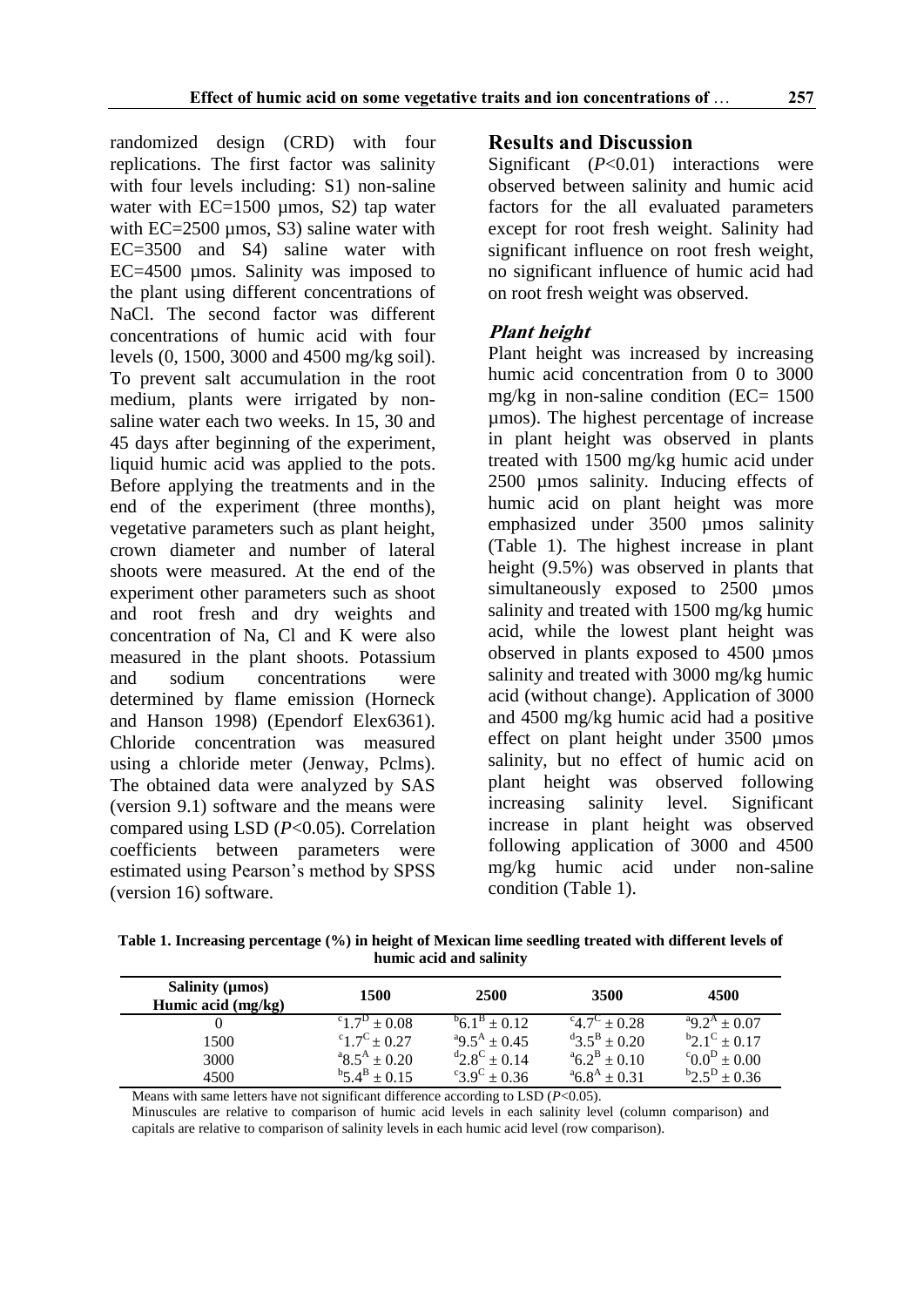#### **Number of shoots**

Number of shoots was increased by increasing humic acid concentration from 0 to 3000 mg/kg in non-saline condition (EC= 1500 µmos). The highest percentage of increase in number of shoots was observed in plants treated with 2500 µmos salinity without humic acid applications. Percentage of increase in number of shoots was declined by increasing humic acid concentration up to 3000 mg/kg under salinity 3500 µmos. The highest number of shoots was observed in plants treated with 3000 mg/kg humic acid or without application of humic acid. Minimum number of shoots was observed in plants treated with 4500 mg/kg of humic acid (Table 2). In plants treated with 1500 mg/kg humic acid, number of shoots was increased by increasing salinity level from 1500 to 4500 µmos. By increasing salinity level, no distinct trend was observed for the number of shoots in plants treated with 3000 and 4500 mg/kg humic acid (Table 2). The most and least percentage of number of shoot increase were observed in plants under 4500 umos salinity and treated with 3000 and 4500 mg/kg humic acid (65.0% and 8.3%), respectively. Application of 3000 mg/kg humic acid led to a significant increase in number of shoots under 4500 µmos salinity (Table 2). According to the correlation coefficients, there was a positive and significant relationship between salinity concentration and number of shoots. Number of shoots was significantly increased by higher salinity levels. On the other hand, there was a negative correlation between humic acid levels and number of shoots. Number of shoots was decreased by increasing humic

acid concentrations (Table 11). Manas *et al*. (2014) observed increasing in the number of branches using humic acid  $+$  Zn  $+$  B in pungent pepper. El-Hak *et al*. (2012) reported that under humic acid treatment, the number of branches/plant significantly increases in pea plants.

#### **Crown diameter**

By increasing humic acid levels, no distinct trend was observed for crown diameter in plants treated with 1500 and 2500 µmos salinities. Crown diameter remained constant by increasing humic acid under 3500 umos salinity (Table 3). The highest percentage of increase in crown diameter (17.5%) was observed under 2500 µmos salinity and application of 3000 mg/kg humic acid. Application of 1500 and 3000 mg/kg humic acid caused an increase in crown diameter under 2500 and 4500 µmos salinities, respectively (Table 3). There was a negative and significant relationship between salinity and humic acid concentration for the crown diameter. Crown diameter was significantly (*P*<0.05) decreased by increasing salinity and humic acid levels (Table 11). Gulser *et al*. (2010) revealed that pepper crown diameter increased by application of 4000 mg/kg humic acid. Webb *et al*. (1988) reported that cross-sectional stem area of Hamlin sweet orange and Star Ruby grapefruit increased at all humate rates after 11 and 10 months, respectively. The 1 lb rate was associated with the greatest increase in cross-sectional stem area. Rates less than or greater than 1 lb per tree resulted in smaller increases in cross-sectional areas.

**Table 2. Increasing percentage (%) in number of shoot of Mexican lime seedling treated with different levels of humic acid and salinity**

| Salinity (µmos)<br>Humic acid (mg/kg) | 1500                         | 2500                                 | 3500                                       | 4500                     |  |
|---------------------------------------|------------------------------|--------------------------------------|--------------------------------------------|--------------------------|--|
|                                       | $^{b}17.5^{D} \pm 3.06$      | $a_4$ 9.3 <sup>B</sup> ± 3.30        | $^{a}34.6^{c} \pm 6.51$                    | $^{a}57.1^{A} \pm 2.92$  |  |
| 1500                                  | $^{b}9.8^{c} \pm 1.90$       | $b^{\rm b}$ 23.0 <sup>B</sup> ± 1.74 | $^{ab}$ 28.4 <sup>B</sup> ± 3.44           | $^{b}37.2^{A} \pm 1.13$  |  |
| 3000                                  | $^{a}35.2^{B} \pm 0.07$      | $^{bc}$ 15.4 <sup>C</sup> ± 0.16     | <sup>ab</sup> 30.0 <sup>B</sup> $\pm$ 0.00 | $^{a}65.0^{A} \pm 6.12$  |  |
| 4500                                  | $b$ 16.1 <sup>B</sup> ± 0.04 | <sup>c</sup> $11.8^B \pm 0.31$       | $b^{\rm b}$ 24.8 <sup>A</sup> + 2.45       | ${}^{c}8.3^{B} \pm 0.68$ |  |

Means with same letters have not significant difference according to LSD (*P*<0.05).

Minuscules are relative to comparison of humic acid levels in each salinity level (column comparison) and capitals are relative to comparison of salinity levels in each humic acid level (row comparison).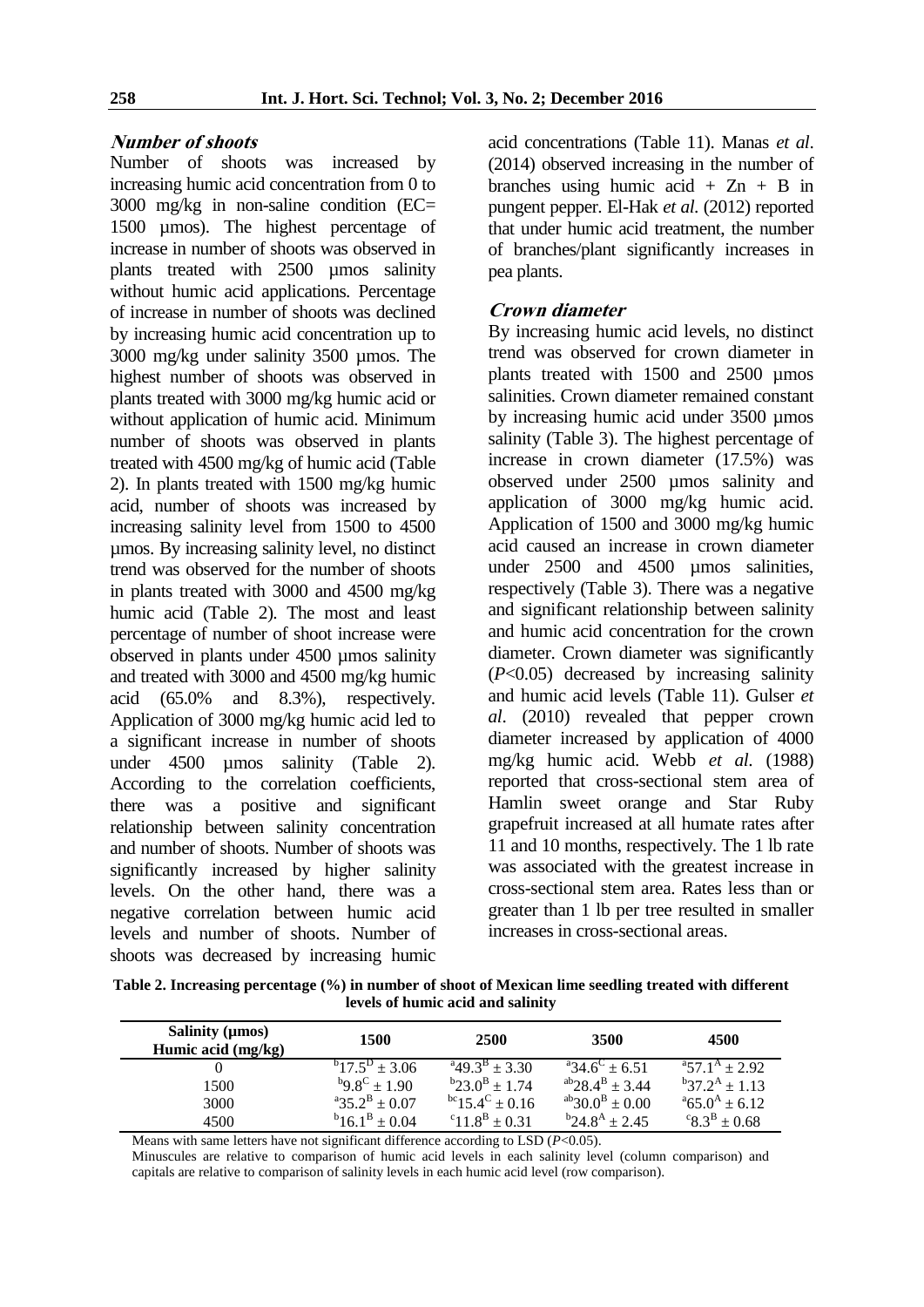| Salinity ( $\mu$ mos)<br>Humic acid (mg/kg) | 1500                           | 2500                   | 3500                                   | 4500                           |  |
|---------------------------------------------|--------------------------------|------------------------|----------------------------------------|--------------------------------|--|
|                                             | $^{c}10.8^{B} \pm 0.70$        | $^{6}0.0^{C} \pm 0.00$ | $^{a}0.0^{c} \pm 0.00$                 | $^{a}13.3^{A}$ + 1.36          |  |
| 1500                                        | $a^2$ 16.7 <sup>A</sup> ± 0.27 | $^{6}0.0^{c} \pm 0.00$ | $^{a}0.0^{c} \pm 0.00$                 | $a^2$ 12.8 <sup>B</sup> + 0.33 |  |
| 3000                                        | $b_{13.7}B_{\pm 0.29}$         | $a_{17.5}A_{\pm}0.20$  | $^{a}0.0^{c} \pm 0.00$                 | $^{6}0.0^{c} \pm 0.00$         |  |
| 4500                                        | $^{d}$ 0.0 <sup>A</sup> ± 0.00 | $^{6}0.0^{4} \pm 0.00$ | $^{\circ}0.0^{\rm A} \pm 0.00^{\circ}$ | $^{b}0.0^{A} \pm 0.00$         |  |

**Table 3. Increasing percentage (%) in crown diameter of Mexican lime seedling treated with different levels of humic acid and salinity**

Means with same letters have not significant difference according to LSD (*P*<0.05).

Minuscules are relative to comparison of humic acid levels in each salinity level (column comparison) and capitals are relative to comparison of salinity levels in each humic acid level (row comparison).

**Table 4. Shoot fresh weight (g) of Mexican lime seedling treated with different levels of humic acid and salinity**

| Salinity (µmos)<br>Humic acid (mg/kg) | 1500                    | <b>2500</b>              | 3500                     | 4500                            |  |
|---------------------------------------|-------------------------|--------------------------|--------------------------|---------------------------------|--|
|                                       | $^{b}59.2^{A} + 5.74$   | $^{a}64.0^{A} + 3.74$    | $^{b}38.0^{B} \pm 1.83$  | $^{b}$ 56.0 <sup>A</sup> + 1.63 |  |
| 1500                                  | $^{a}70.0^{A} \pm 1.63$ | $^{ab}59.2^{B} \pm 3.09$ | $^{a}62.0^{AB} \pm 4.08$ | $^{a}69.0^{A} \pm 3.67$         |  |
| 3000                                  | $^{b}55.2^{A}$ + 4.03   | $^{ab}55.2^{A}$ + 4.11   | $^{b}43.2^{b} \pm 4.19$  | $^{ab}62.8^{A}$ + 2.87          |  |
| 4500                                  | $^{a}73.2^{A}$ + 4.50   | $^{b}50.0^{B} \pm 0.00$  | $^{a}53.2^{b} \pm 2.50$  | $^{a}66.0^{A} \pm 0.00$         |  |

Means with same letters have not significant difference according to LSD (*P*<0.05). Minuscules are relative to comparison of humic acid levels in each salinity level (column comparison) and

capitals are relative to comparison of salinity levels in each humic acid level (row comparison).

#### **Shoot fresh weight**

Shoot fresh weight decreased by increasing humic acid concentrations under 2500 µmos salinity. Under 3500 and 4500 µmos salinities, application of humic acid led to an increase in shoot fresh weight compared to the plant without humic acid treatments (Table 4). The highest shoot fresh weight was observed under 1500 µmos salinity and application of 1500 mg/kg humic acid (70.00 g) and the lowest shoot fresh weight was observed under 3500 umos salinity without application of humic acid (38.00 g). Shoot fresh weight increased by application of 4500 mg/kg humic acid under 4500 µmos salinity (Table 4).

#### **Shoot dry weight**

In the all salinity levels except 4500 µmos, shoot dry weight decreased by increasing humic acid concentration up to 3000 mg/kg. Humic acid had a positive effect on shoot dry weight under 3500 and 4500 µmos salinities. Application of humic acid increased shoot dry weight under salinity stress (Table 5). The

highest shoot dry weight was obtained under 4500 µmos salinity and application of 1500 mg/kg humic acid (31.00 g) and the least shoot dry weight was observed under 3500 µmos salinity in the absence of humic acid (16.52 g). Application of 4500 mg/kg humic acid led to an increase in shoot dry weight under 4500 umos salinity (Table 5). Gulser *et al*. (2010) observed that highest shoot fresh and dry weights of pepper can be obtained by application of 4500 mg/kg humic acid. Khaled and Fawy (2011) reported that the highest dry weight was obtained by application of 0.1% dose of humic acid. Nevertheless, the dry weight was decreased at 0.2% dose of humic acid. They found that although application of NaCl caused a decrease in dry weight, application of soil humus can limit this decrease especially in 60 mM treatment of NaCl. Foliar application of humic acid can also enhance dry weight of plants exposed to NaCl salinities. However, the highest dry weight was obtained with 0.1% of humic acid in NaCl-treated plants.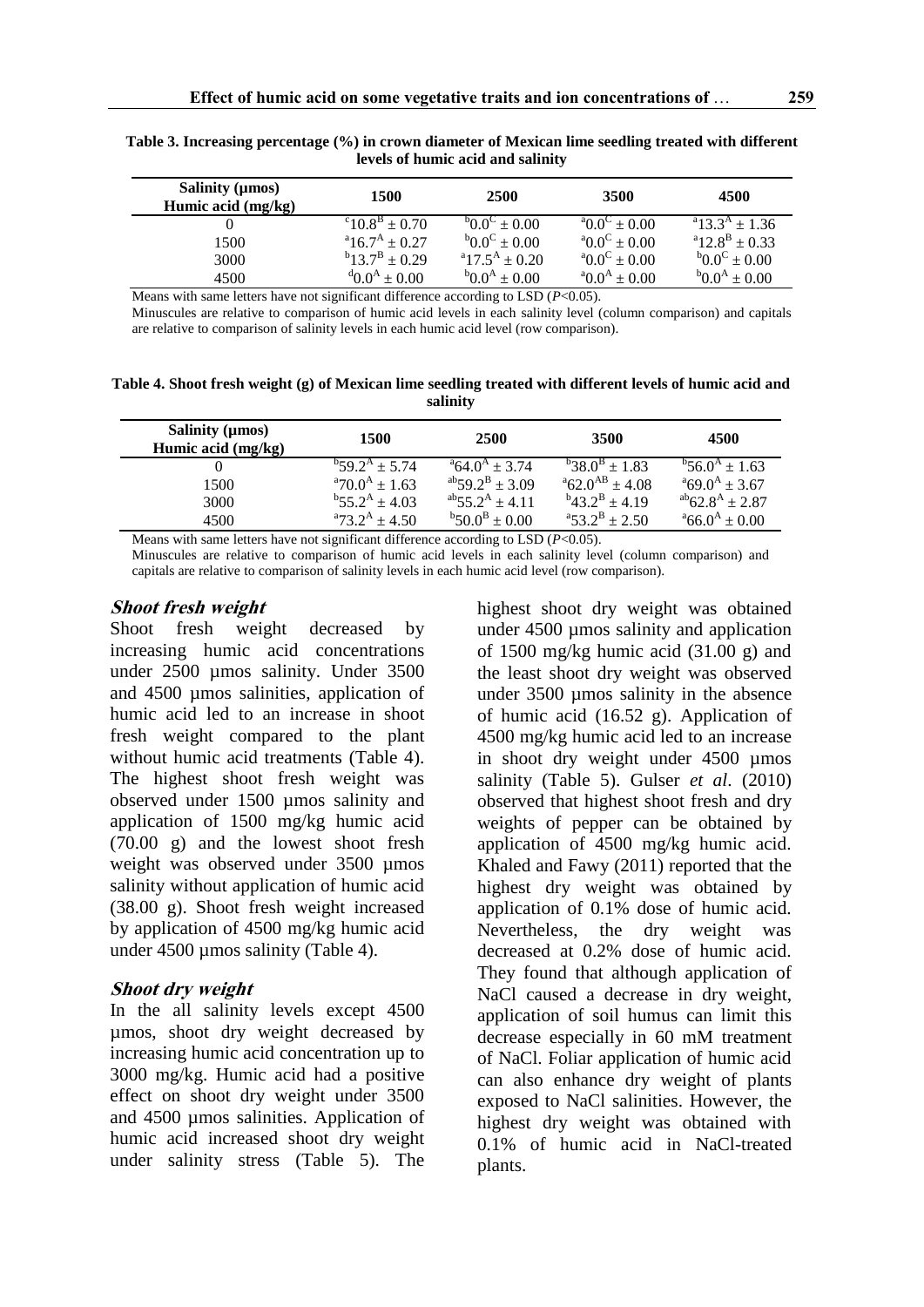| Salinity ( $\mu$ mos)<br>Humic acid (mg/kg) | 1500                                | 2500                                    | 3500                            | 4500                                |
|---------------------------------------------|-------------------------------------|-----------------------------------------|---------------------------------|-------------------------------------|
|                                             | $^{a}30.4^{A}$ + 2.9                | $^{a}26.8^{AB}$ + 0.2                   | $^{c}16.5^{c}$ ± 0.1            | $b^{\rm b}$ 26.0 <sup>B</sup> ± 0.4 |
| 1500                                        | $b^{\rm b}$ 25.9 <sup>B</sup> + 1.4 | $b$ <sub>22.6</sub> <sup>BC</sup> + 1.9 | $b_{21.4}c_{\pm 0.7}$           | $^{a}31.0^{A} \pm 1.5$              |
| 3000                                        | $^{c}17.3^{B} \pm 0.4$              | $b_{20.6}$ <sup>B</sup> ± 1.3           | $^{a}26.8^{A} \pm 2.0$          | $b^{\rm b}$ 25.8 <sup>A</sup> ± 0.2 |
| 4500                                        | $\rm{^{ab}26.8}^{\rm{AB}}$ + 0.1    | $^{ab}$ 23.0 <sup>B</sup> ± 0.6         | $^{bc}$ 18.8 <sup>C</sup> ± 0.6 | $^{a}30.7^{A} \pm 3.5$              |

**Table 5. Shoot dry weight (g) of Mexican lime seedling treated with different levels of humic acid and salinity**

Means having same letter, have not significant difference according to LSD (*P*<0.05).

Minuscules are relative to comparison of humic acid levels in each salinity level (column comparison) and capitals are relative to comparison of salinity levels in each humic acid level (row comparison).

**Table 6. Root dry weight (g) of Mexican lime seedling treated with different levels of humic acid and salinity**

| Salinity ( $\mu$ mos)<br>Humic acid (mg/kg) | 1500               | 2500             | 3500              | 4500              |  |
|---------------------------------------------|--------------------|------------------|-------------------|-------------------|--|
|                                             | $b9.8A \pm 0.85$   | $a9.2A \pm 0.04$ | $c7.5B \pm 0.09$  | $b9.0A \pm 0.37$  |  |
| 1500                                        | $b9.8B \pm 0.29$   | $a8.7B \pm 0.68$ | $b9.8B \pm 0.13$  | a11.1A $\pm$ 0.39 |  |
| 3000                                        | $c7.6C \pm 0.11$   | $a8.2C \pm 0.09$ | $a11.2A \pm 0.26$ | $b9.7B \pm 0.27$  |  |
| 4500                                        | a $11.7A \pm 0.36$ | $a8.7B \pm 0.02$ | $c6.6C \pm 0.12$  | $b9.8B \pm 1.07$  |  |

Means with same letters have not significant difference according to LSD (*P*<0.05).

Minuscule are relative to comparison of humic acid levels in each salinity level (column comparison) and capitals are relative to comparison of salinity levels in each humic acid level (row comparison).

#### **Root dry weigh**

Different concentrations of humic acid caused various effects on root dry weight under each salinity levels. By incresaing salinity levels, root dry weight was increased by application of 1500 and 3000 mg/kg humic acid (Table 6). The highest  $(11.74 \text{ g})$  and the lowest  $(6.56 \text{ g})$  root dry weights were observed in plants treated with 4500 mg/kg humic acid under 1500 and 3500 µmos salinities, respectively. Root dry weight was increased by application of 4500 mg/kg humic acid under 4500 µmos salinity treatment (Table 6). It has been also suggested that the positive effects of humic acid application on the negative effects of salinity stress is via enhancement in root system spreading (Behzad-Amiri *et al*., 2009). Gulser *et al*. (2010) found that highest root fresh and dry weights of pepper can be obtained by application of 4000 mg/kg humic acid. When applied to soils, humic acids add essential organic material necessary for water retention; therefore can improve the growth of the roots (Khaled and Fawy, 2011).

#### **Shoot potassium content**

In all salinity levels except 4500 µmos, application of humic acid caused an increase in shoot K content. Application of 4500 mg/kg humic acid enhanced shoot K content even though salinity levels increased (Table 7). The greatest shoot K content (1.791%) was observed in plants treated with 1500 mg/kg humic acid under salinity 1500 µmos and the lowest shoot K content (1.087%) obtained under 2500 µmos salinity without application of humic acid. Shoot K content increased by application of 4500 mg/kg humic acid under 4500 µmos salinity (Table 7). There was a positive and significance relationship between humic acid concentration and shoot K content. Shoot K content was significantly increased by higher humic acid concentrations (Table 11). Asik *et al*. (2009) found that application of humus can increase potassium uptake in wheat. Demir *et al*. (1993) revealed that humic acid enhance foliar potassium content in the cucumber plants exposed to salinity stress. Khaled and Fawy (2011) reported that foliar application in 0.1% humic acid can increase amount of K in plants that exposed to 60 mM NaCl treatment when compared with the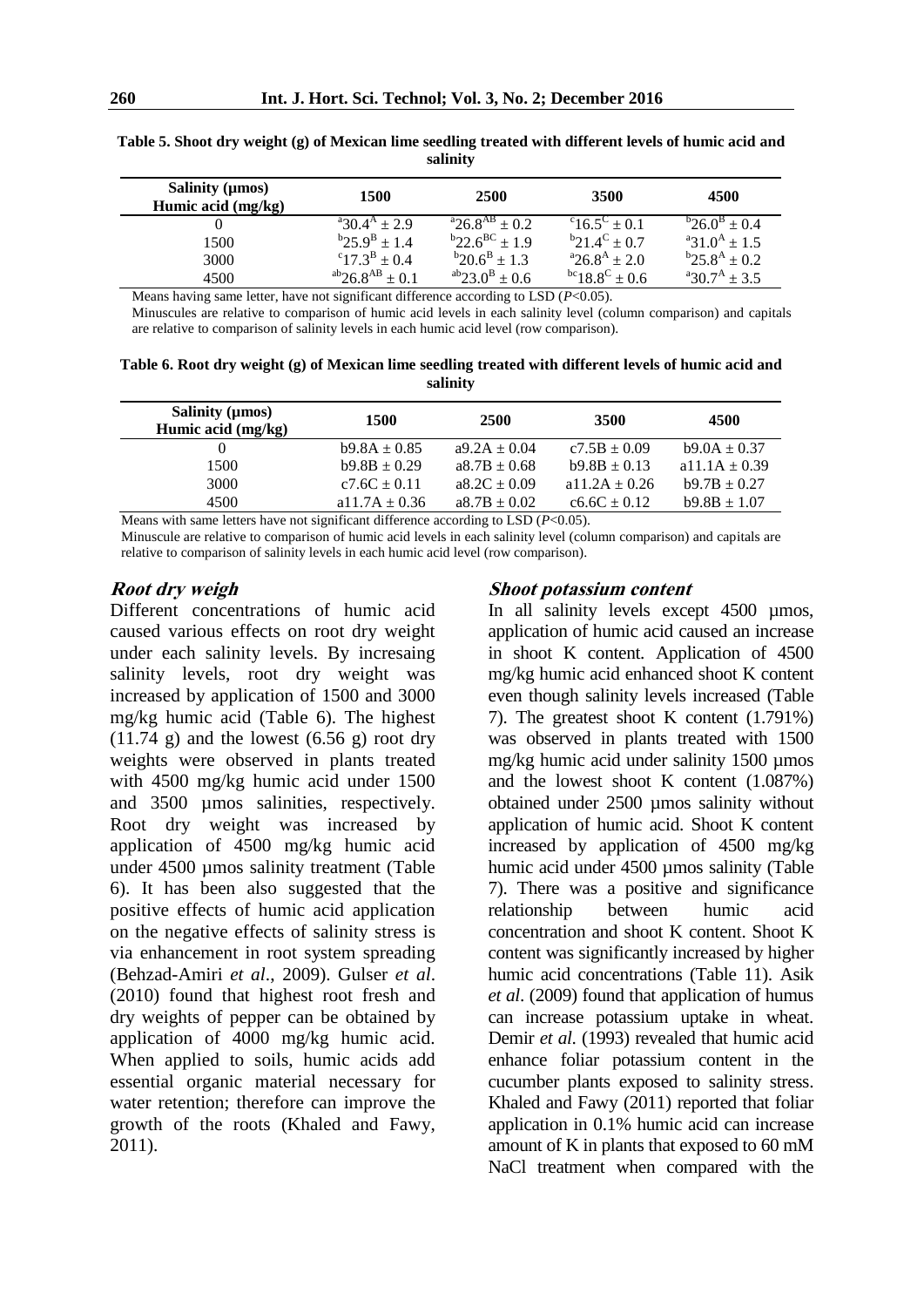control and 0.2% humic acid treatment. El-Mohamedy and Ahmed (2009) found that humic acid + phosphorien treatment increases the K content when compared to K content in leaves of untreated plants (control) during two successive years. During the past several years humic acid and /or biofertilizers have been promoted by many investigators as plant growth amendments to increase plant nutrient uptake and as a result to improve plant growth (El-Monem *et al*., 2008). Furthermore, Khaled and Fawy (2011) found that foliar application of humic acids can increase the uptake of K. Increase in K content following application of high concentrations of humic acid has been reported in pearl millet (Daur, 2014) and Maize (Daur and Bakhashwain, 2013).

#### **Shoot sodium content**

In the all salinity levels except 3500 µmos, application of humic acid caused a reduction in shoot Na content when compared to control treatment. Application of 3000 mg/kg humic acid caused a reduction in shoot Na content under 4500 umos salinity

(Table 8). The highest shoot Na content  $(1.942\%)$  was observed under 4500 umos salinity without application of humic acid and the lowest shoot Na content (1.492%) was obtained under 1500 µmos salinity and application of 1500 mg/kg humic acid. Shoot Na content decreased by application of 3000 mg/kg humic acid under 4500 µmos salinity. Among humic acid treatments, application of 1500 mg/kg humic acid had a better influence on the reduction of shoot Na content under salinity 3500 µmos (Table 8). There was a positive and significance relationship between salinity levels and shoot Na content. Conversely, shoot Na content decreased by enhancing humic acid concentration (Table 11). However, Asik *et al*. (2009) reported increase in sodium uptake in wheat by application of humic acid. Khaled and Fawy (2011) found that foliar application of humic acids can increase the uptake of Na. They revealed that the interaction effect between soil humus and NaCl treatment was statistically significant for Na uptake of corn.

**Table 7. Shoot potassium content (K %) in Mexican lime seedling treated with different levels of humic acid and salinity**

| Salinity ( $\mu$ mos)<br>Humic acid (mg/kg) | 1500              | <b>2500</b>       | 3500              | 4500              |  |
|---------------------------------------------|-------------------|-------------------|-------------------|-------------------|--|
|                                             | $c1.22B \pm 0.06$ | $c1.09C \pm 0.04$ | $b1.12BC + 0.02$  | $b1.42A \pm 0.11$ |  |
| 1500                                        | $a1.79A + 0.04$   | $b1.39B \pm 0.01$ | $a1.31B \pm 0.01$ | $b1.31B + 0.02$   |  |
| 3000                                        | $b1.44B \pm 0.03$ | $a1.57A \pm 0.03$ | a1.27C $\pm$ 0.02 | $b1.35BC + 0.01$  |  |
| 4500                                        | $b1.54B \pm 0.05$ | $b1.38C \pm 0.06$ | $a1.27C \pm 0.00$ | a1.70A $\pm$ 0.02 |  |

Means having same letter, have not significant difference according to LSD (*P*<0.05). Minuscule are relative to comparison of humic acid levels in each salinity level (column comparison) and capitals are relative to comparison of salinity levels in each humic acid level (row comparison).

**Table 8. Shoot sodium content (Na %) in Mexican lime seedling treated with different levels of humic acid and salinity**

| Salinity ( $\mu$ mos)<br>Humic acid (mg/kg) | 1500              | <b>2500</b>       | 3500               | 4500              |  |
|---------------------------------------------|-------------------|-------------------|--------------------|-------------------|--|
|                                             | $a1.71B \pm 0.00$ | $a1.90A + 0.04$   | $a1.76B \pm 0.06$  | a1.94A $\pm$ 0.04 |  |
| 1500                                        | $b1.49B \pm 0.06$ | $b1.63A + 0.02$   | $b1.63A + 0.06$    | $b1.67A + 0.06$   |  |
| 3000                                        | $b1.59B \pm 0.02$ | $b1.60B + 0.04$   | a $1.82A \pm 0.05$ | $b1.61B + 0.00$   |  |
| 4500                                        | $b1.54A \pm 0.05$ | $b1.53A \pm 0.00$ | $b1.62A \pm 0.01$  | $b1.64A \pm 0.01$ |  |

Means having same letter, have not significant difference according to LSD (*P*<0.05).

Minuscule are relative to comparison of humic acid levels in each salinity level (column comparison) and capitals are relative to comparison of salinity levels in each humic acid level (row comparison).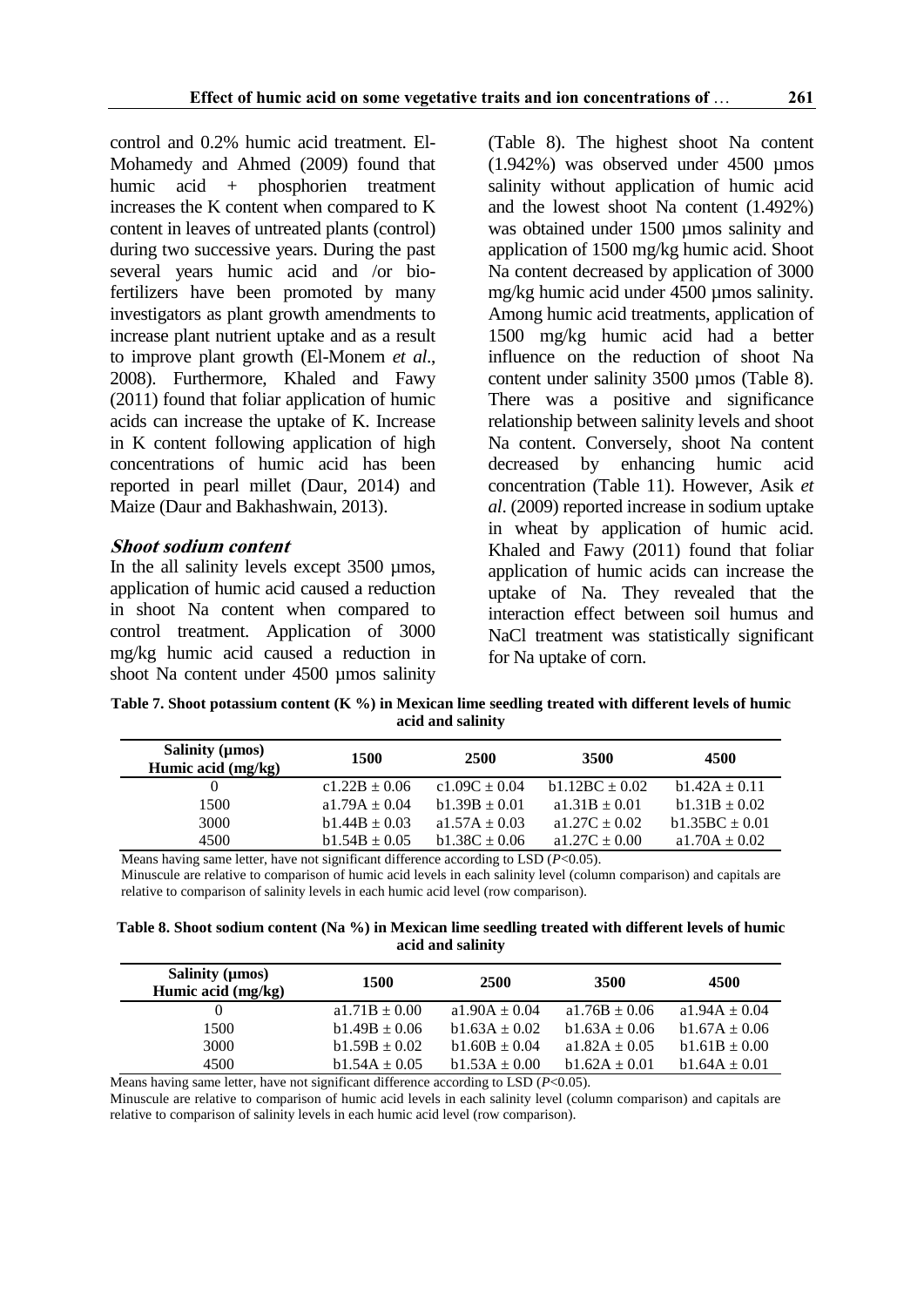## **Shoot chloride content**

In all salinity levels, application of humic acid led to a reduction in shoot Cl content when compared to Cl levels in control treatment. Under non-saline condition (EC= 1500 µmos) and 2500 µmos salinity, increasing humic acid concentration reduced shoot Cl content. Application of 4500 mg/kg humic acid led to a reduction in shoot chloride content under 3500 and 4500 umos salinities. In comparison with control plants, Application of humic acid caused a reduction in shoot chloride contents (Table 9). The highest shoot Cl content (2.979%) was observed under salinity 4500 µmos without application of humic acid and the least shoot Cl content (1.232%) was obtained under salinity 1500 µmos and application of 4500 mg/kg humic acid. Shoot Cl content remained constant after application of 4500 mg/kg humic acid under  $\overline{4500}$  umos salinity rather than 1500 umos salinity. Application of humic acid caused a reduction in shoot Cl

content than non-application of humic acid (Table 9). There was a positive and significance relationship between salinity levels and shoot Cl content. Shoot Cl content decreased by increasing humic acid concentrations (Table 11). It has been reported that humic substances may enhance the uptake of some nutrients, reduce the uptake of toxic elements, and improve the plant responses to salinity. However, there is lack of information regarding humic acids application and its effects on plant salinity tolerance (Khaled and Fawy, 2011).

## **Root fresh weight**

The highest root fresh weight was observed in 4500 µmos salinity and the lowest was observed under 2500 µmos salinity. Root fresh weight was significantly decreased by increasing salinity from 1500 to 2500 µmos, but root fresh weight was increased by increasing salinity level from 2500 to 4500 µmos (Table 10).

**Table 9. Shoot chloride content (Cl %) in Mexican lime seedling treated with different levels of humic acid and salinity**

| Salinity ( $\mu$ mos)<br>Humic acid (mg/kg) | 1500                                                                                  | <b>2500</b>       | 3500                | 4500              |  |  |  |  |
|---------------------------------------------|---------------------------------------------------------------------------------------|-------------------|---------------------|-------------------|--|--|--|--|
|                                             | $a1.82B \pm 0.09$                                                                     | $a2.62A + 0.08$   | $a2.19B \pm 0.11$   | $a2.98A \pm 0.41$ |  |  |  |  |
| 1500                                        | ab1.57AB $\pm$ 0.14                                                                   | $b1.46B \pm 0.01$ | $bc1.79AB \pm 0.00$ | c1.88A $\pm$ 0.03 |  |  |  |  |
| 3000                                        | ab1.45C $\pm$ 0.00                                                                    | $b1.43C \pm 0.07$ | ab2.12B $\pm$ 0.12  | $b2.57A \pm 0.34$ |  |  |  |  |
| 4500                                        | $b1.23A \pm 0.03$                                                                     | $b1.46A \pm 0.10$ | $c1.41A \pm 0.00$   | c1.49A $\pm$ 0.10 |  |  |  |  |
|                                             | Means with same letters have not significant difference according to LSD $(P<0.05)$ . |                   |                     |                   |  |  |  |  |

Minuscule are relative to comparison of humic acid levels in each salinity level (column comparison) and capitals are relative to comparison of salinity levels in each humic acid level (row comparison).

**Table 10. Effect of salinity levels on root fresh weight**

| Salinity $(\mu \text{mos})$ | 1500          | 2500             | 3500              | 4500             |  |
|-----------------------------|---------------|------------------|-------------------|------------------|--|
| Root fresh weight $(g)$     | 28.62ab ± 1.9 | $24.62b \pm 1.6$ | $27.38ab \pm 1.8$ | $31.50a \pm 2.0$ |  |

Means with same letters have not significant difference according to LSD (*P*<0.05).

# **Conclusion**

Based on the obtained results, application of 3000 and 4500 mg/kg humic acid had a positive effect on improving plant height under 3500 µmos salinity. By increasing salinity, humic acid had no influence on plant height. Plant height significantly increased by application of 3000 and 4500 mg/kg humic acid under non-saline condition. Application of 3000 mg/kg humic acid significantly increased number of shoots under 4500 µmos salinity. Application of 3000 and 1500 mg/kg humic acid caused increase in crown diameter under 2500 and 4500 µmos salinities. No change was observed in the crown diameter under 3500 µmos salinity. Shoot fresh and dry weights, root dry weight and shoot potassium content were increased by application of 4500 mg/kg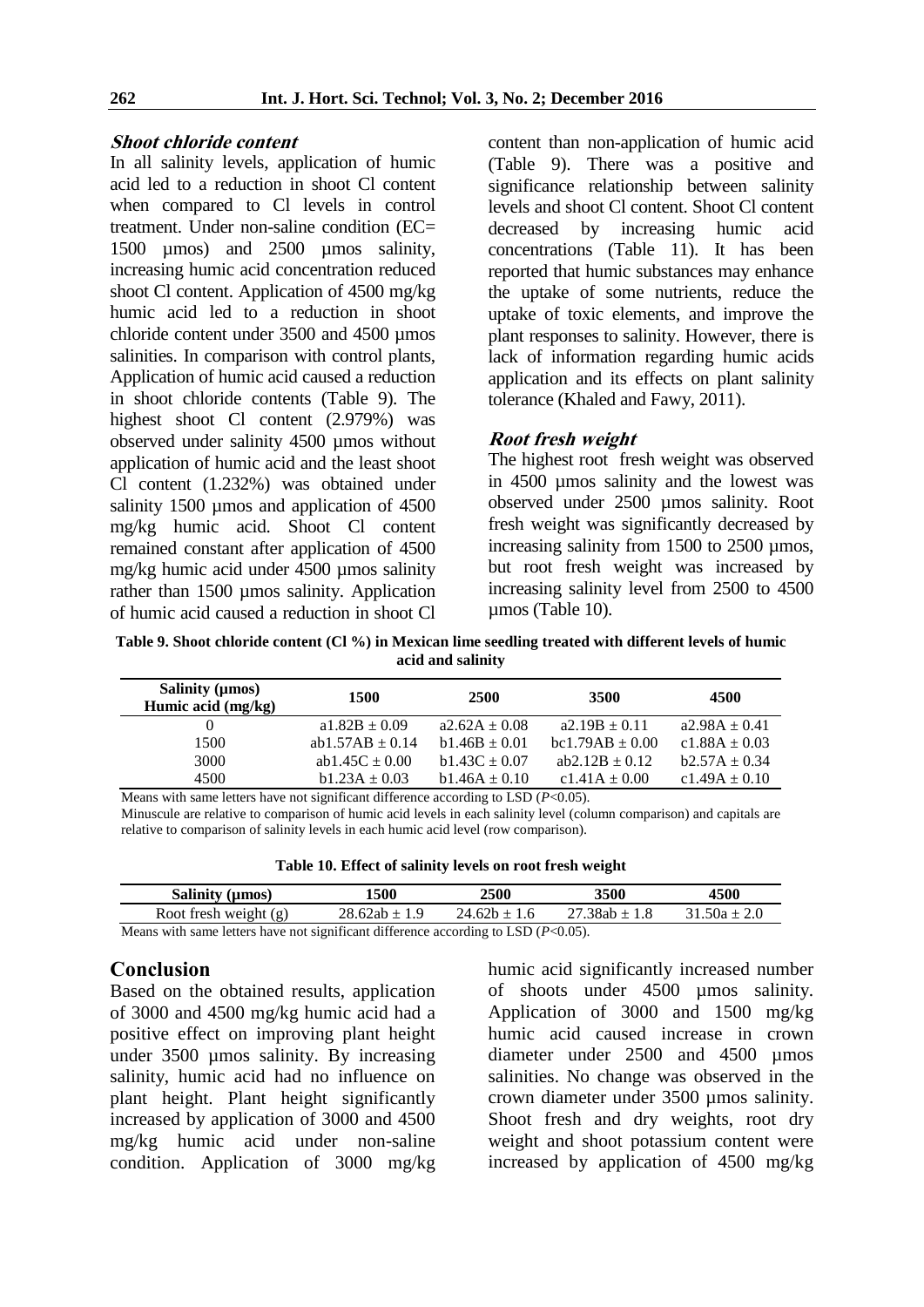humic acid under 4500 µmos salinity. Application of 3000 mg/kg humic acid decreased shoot sodium content under 4500 µmos salinity. Application of 1500 mg/kg humic acid had a significant influence on reduction of shoot sodium content under 3500 µmos salinity. Shoot Cl content remained constant under 4500 µmos salinity in comparison with 1500 µmos salinity following application of 4500 mg/kg humic acid. Application of humic acid kept shoots Cl content lower than non-application of humic acid. Finally, in the present study, application of 3000 and 4500 mg/kg humic acid could be a useful tool to decrease detrimental effects of salinity and to reduce uptake of toxic ions such as sodium and chloride.

**Table 11. Correlation coefficient between salinity, humic acid and the measured parameters**

|                              | Salinity    | Hunnic acid           | Height increasing     | increasing<br>shoot no. | Crown diameter<br>increasing | Shoot fresh weight     | Root fresh weight | Shoot dry<br>weight | Root dry<br>weight | ×           | P.         | ≏ |
|------------------------------|-------------|-----------------------|-----------------------|-------------------------|------------------------------|------------------------|-------------------|---------------------|--------------------|-------------|------------|---|
| Salinity                     |             |                       |                       |                         |                              |                        |                   |                     |                    |             |            |   |
| Humic acid                   | 0.000       |                       |                       |                         |                              |                        |                   |                     |                    |             |            |   |
| Height increasing            | $-0.104$    | $-0.085$              |                       |                         |                              |                        |                   |                     |                    |             |            |   |
| shoot no. increasing         | $0.467**$   | $-0.402$ **           | 0.146                 |                         |                              |                        |                   |                     |                    |             |            |   |
| Crown diameter<br>increasing | $-0.255$ *  | $-0.281$ <sup>*</sup> | $-0.109$              | $-0.058$                |                              |                        |                   |                     |                    |             |            |   |
| Shoot fresh weight           | $-0.117$    | 0.082                 | $-0.260$              | $-0.096$                | 0.155                        |                        |                   |                     |                    |             |            |   |
| Root fresh weight            | 0.162       | $-0.039$              | $-0.280$              | 0.107                   | $-0.081$                     | 0.386                  |                   |                     |                    |             |            |   |
| Shoot dry weight             | 0.157       | $-0.063$              | $-0.351$ **           | $-0.039$                | 0.050                        | $0.492$ **             | $0.421$ **        |                     |                    |             |            |   |
| Root dry weight              | 0.036       | 0.024                 | $-0.309$ <sup>*</sup> | $-0.063$                | $-0.051$                     | $0.444$ <sup>**</sup>  | $0.554$ **        | $0.802\sp{*}$       |                    |             |            |   |
| K                            | $-0.154$    | $0.416^{**}$          | $-0.193$              | $-0.471$ **             | $0.384^{**}$                 | $0.390**$              | 0.011             | 0.158               | 0.171              |             |            |   |
| Na                           | $0.380^{*}$ | $-0.540$              | $0.333***$            | $0.534$ **              | $-0.069$                     | $-0.333$ <sup>**</sup> | 0.026             | 0.141               | 0.042              | $-0.473**$  |            |   |
| $\mathcal{C}$                | $0.449**$   | $-0.552$ **           | 0.046                 | $0.675$ **              | $-0.014$                     | $-0.180$               | 0.054             | 0.137               | 0.050              | $-0.328$ ** | $0.644***$ |   |

\*,\*\*\*significant at *P*<0.05 and *P*<0.01, respectively.

## **References**

- 1. Abbas, T., S. Ahmad, M. Ashraf, M.A. Shahid, M. Yasin, R.M. Balal, M.A. Pervez, and S. Abbas. 2013. Effect of Humic and Application at Different Growth Stages of Kinnow Mandarin (*Citrus reticulata* Blanco) on the Basis of Physio-biochemical and Reproductive Responses. Acad. J. Biotech. 1(1): 014-020.
- 2. Ahmad, C.B., B.B. Rouina, S. Sensoy, Boukhrissm, and F.B. Abdullah. 2010. Exogenous Proline Effects on Photosynthetic Performance and Antioxidant Defense System of Young Olive Trees. J. Agric. Food Chem. 58: 4216-4222.
- 3. Asik, B.B., M.A. Turan, H. Celik, and A.V. Katkat. 2009. Effects of Humic Substances on Plant Growth and Mineral Nutrients Uptake of Wheat (*Triticum durum* cv. Salihli) Under Conditions of Salinity. Asian J. Crop Sci. 1(2): 87-95.
- 4. Azeem, K., S.K. Khalil, F. Khan, Shahenshah, A. Qahar, M. Sharif, and M. Zamin. 2014. Phenology, Yield and Yield Components of Maize as Affected by Humic acid and Nitrogen. J. Agric Sci. 6(7): 286-293.
- 5. Behzad-Amiri, M., P. Rezvanimoghaddam, H.R. Ahyaee, and A. Nowroozian. 2009. Effect of Humic acid on Germination and Emergence Indexes of Two Wheat Varieties (Chamran and Falat) Under Salinity Stress. 1st National Conference of Environmental Stresses in Agricultural Sciences, Birjand University. [in Persian]
- 6. Buyukkeskin, T. and S. Akinci. 2011. The Effects of Humic acid on Above-ground Parts of Broad Bean (*Vicia faba* L.) Seedlings Under Al(3+) toxicity. Fresen. Environ. Bull. 20(3): 539-548.
- 7. Celik, H., K.A. Vahap, A.B. Bulent, and M.A. Turan. 2011. Effect of Foliar-applied Humic acid to Dry Weight and Mineral Nutrient Uptake of Maize Under Calcareous Soil Conditions. Comm. Soil Sci. Plant Anal. 42(1): 29-38.
- 8. Daur, I. 2014. Effect of Humic acid on Growth, Protein and Mineral Composition of Pearl Millet [*Pennisetum glaucum* (l.) r.br.] fodder. Pak. J. Bot. 46(2): 505-509.